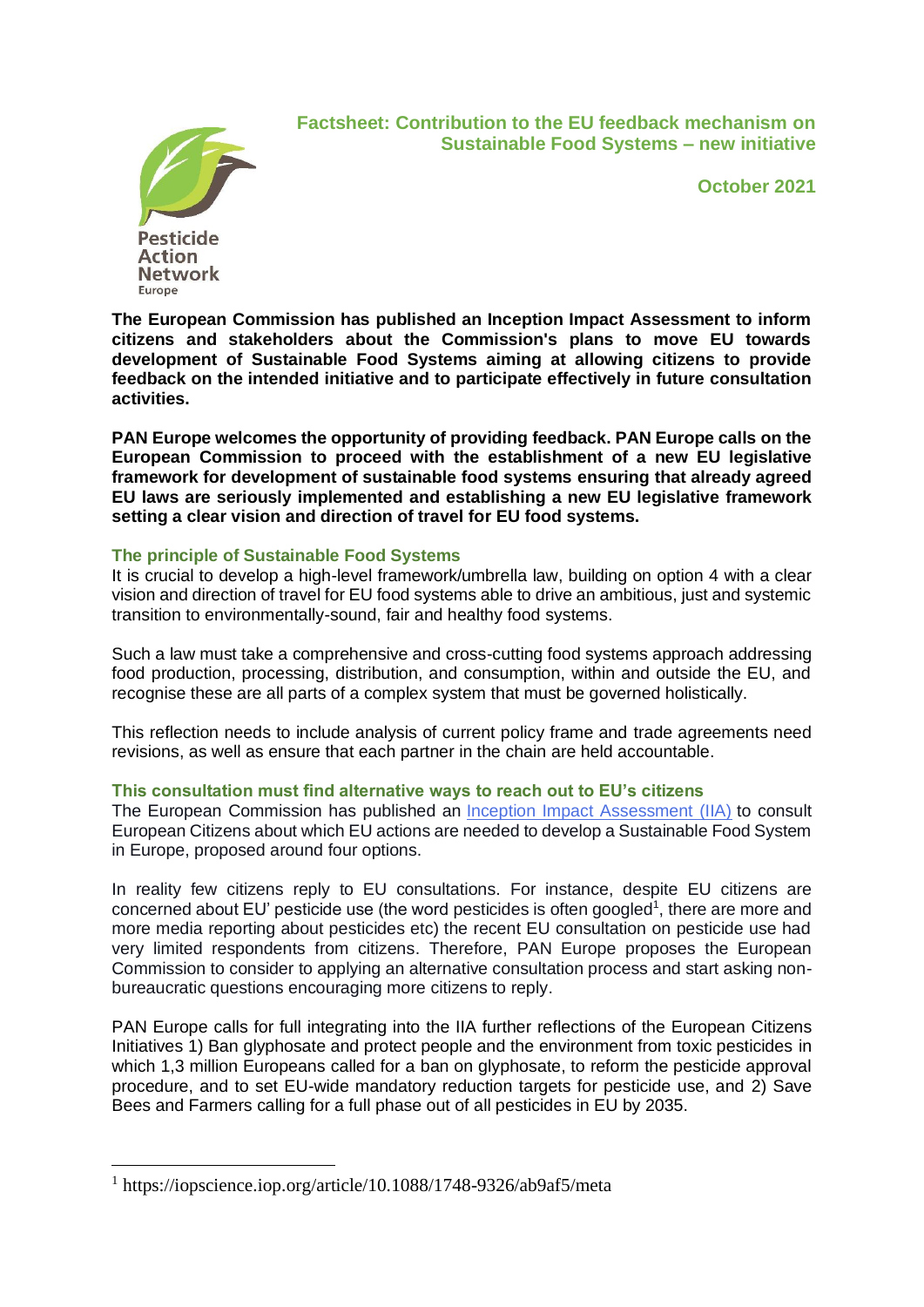### **Proceeding with option 4 but enlarging its scope**

PAN Europe welcomes the wording in the IIA recognises that '*the Farm to Fork Strategy has announced the adoption of a horizontal framework law, so as to accelerate and facilitate the transition and ensure that food placed on the EU market increasingly become sustainable. Such an EU level intervention aims to establish new foundations for future food policies by introducing sustainability objectives and principles on the basis of an integrated food system'* 

PAN Europe proposes the European Commission to proceed with option 4, including an approach where pathways are being prepared towards a pesticide free model. Doing so will be in line with the requests of the European Citizens Initiatives, first 'Ban glyphosate and protect people and the environment from toxic pesticides' and now 'Save Bees and Farmers'.

# **The baseline set in the IIA needs to be raised including taking account of the consequences of 'no action'**

In the IIA four options are being proposed. Each of the four options must give full recognition of both the new Common Agricultural Policy, to the Farm to Fork and the Biodiversity Strategies as these by now have all been embraced by all EU institutions, and should represent and be included in the "status quo" option.

Also, each of the options need to include reflections on the costs of no-action, at least by delivering a literature overview in line with the benefit to human health for setting cut off criteria for pesticides<sup>2</sup>. Finally, each of the policy options must include reflections on the road of travel, also reflections on financial support and other fiscal instruments to accompany the policy objectives.

#### **The IIA must explicitly mention and zoom in on the needs of future generations**

PAN Europe notices that this public consultation gives full recognition to the fact that actions at the EU level are justified aiming at '*making the Union food system sustainable, whilst ensuring the integrity of the single market and promote a global transition based on common objectives and sustainability criteria*', making specific reference to EU treaty Article 43(2) Article 114, Article 168(4)(b) and Article 192(1).

PAN Europe proposes to include the UN's human right Council new condition of giving children and future generation, at large, a right to a clean, healthy and sustainable environment. In so doing, we call on each of the four policy options to include a reflection on what each one of them would mean for future generations.

### **Defining what is not a sustainable food system**

As an integral part of the reflection of the need to develop a sustainable food system, PAN Europe calls on the IIA to include a serious reflection on what is not sustainable food systems identifying areas like calendar spraying, seed treatment, GMOs…

### **Food environments and planet score as the way forward**

PAN Europe recalls the importance of enhancing food environments<sup>3</sup>, and for looking at the possibility of developing an EU planet score using the model already being prepared in France, with pesticides being one of the topics monitored<sup>4</sup>.

#### **Address double-standards**

To put an end to the ongoing externalisation of unsustainable practices and to raise global standards, PAN Europe suggests the introduction of legal provisions to align all MRL regimes

 $^2$  https://www.europarl.europa.eu/thinktank/en/document.html?reference=IPOL-JOIN\_ET%282008%29408559

<sup>3</sup> [https://foodpolicycoalition.eu/wp-content/uploads/2021/10/Food-Environments-for-SFS\\_EU-FPC.pdf](https://foodpolicycoalition.eu/wp-content/uploads/2021/10/Food-Environments-for-SFS_EU-FPC.pdf)

<sup>4</sup> http://itab.asso.fr/downloads/actus/itab\_-\_dossier\_de\_presse\_planet-score\_-\_13072021.pdf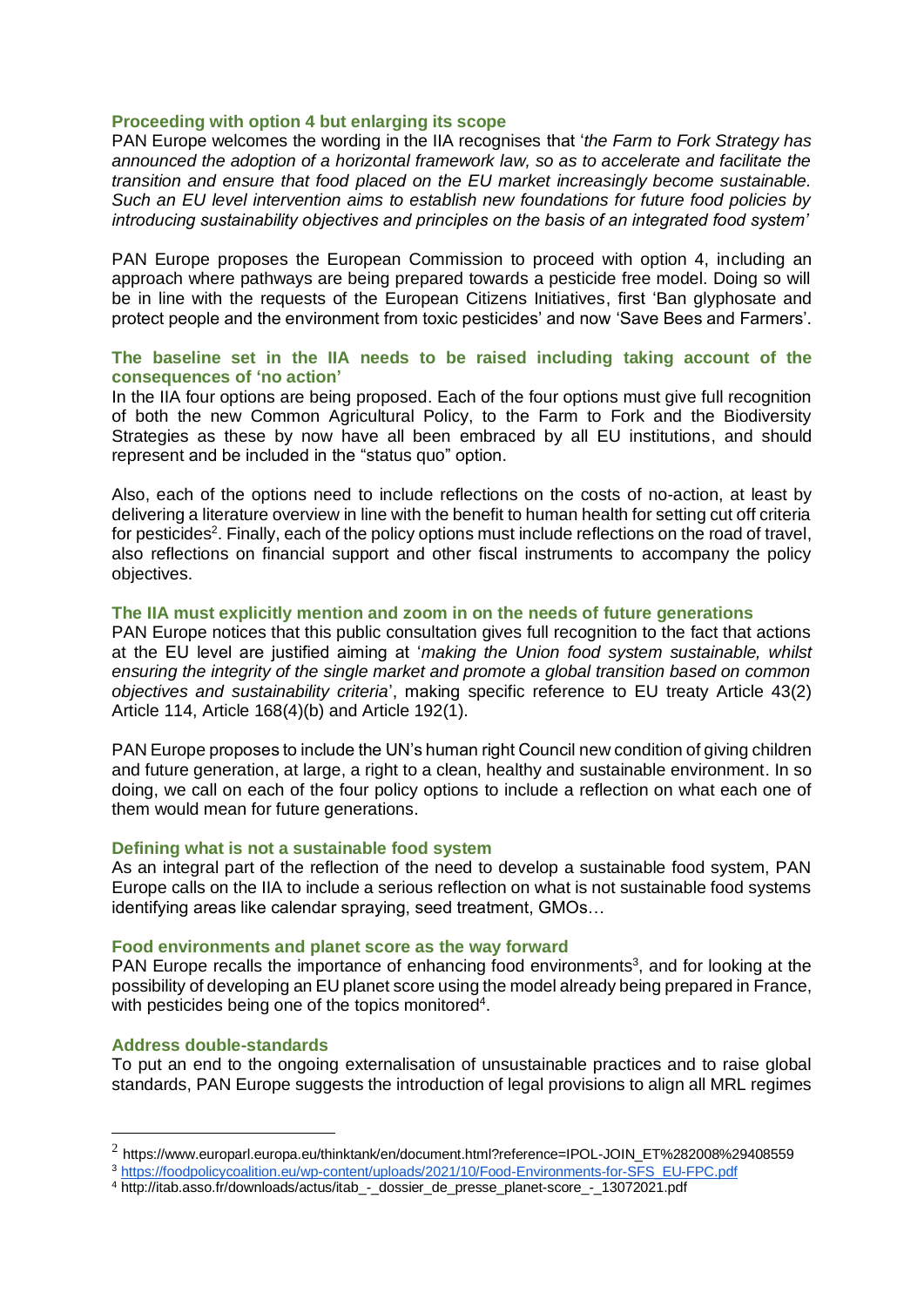for imports (important tolerances and CXLs) on the requirements/MRLs applied at EU level. This point should apply both to environmental and health concerns.

Additionally, the European Commission should quickly turn into action its Farm to Fork commitment to ban the export of prohibited chemical inputs, including pesticides.

# **The importance of independent monitoring of chemical exposure**

In the European Green Deal, the European Commission sets itself the objective that the EU needs to better monitor, report, prevent and remedy pollution from air, water, soil, and consumer products.

PAN Europe questions the ongoing work with industry in the development of Life Cycle Assessment (LCA) and the Product Environment Footprint (PEF) as it could lead to a situation where monitoring of environmental exposure caused by food and feed production will partly be reliant on the industry's willingness in collecting and releasing data. Such an approach should neither replace the work of public administrations nor become the backbone in future discussions on labels.

PAN Europe calls on the European Commission to develop a solid set of EU indicators to constantly monitor environmental contamination, including collecting pesticide use data while also monitoring pesticide residues in water, air, soil, bystander exposure etc. while making sure that the polluter pays principles is being applied.

### **Elements to be considered in all policy options**

PAN Europe calls on the European Commission, to upgrade the following indicative **elements to be considered in all policy options, by integrating the part in yellow**:

- **sustainability principles** and **objectives, identification of solid independent EU indicators,** providing a common understanding as goals to be achieved and identifying blocking factors;
- **general minimum standards** to be met for foods and inputs produced or placed on the Union market and related food operations, which could be linked, amongst others, to environmental and social aspects resulting in double standards14;
- **responsibilities** of all the food system actors across the supply chain, including middle-chain actors and taking into account externalities:
- **horizontal elements for sustainability analysis** in relation to regulated products in the food chain, complementing the existing 'risk analysis' principle. In this context, consideration will need to be given to (a) the envisaged relation and interaction between the sustainability analysis and the risk analysis, (b) the consequences of the sustainability analysis for a given product and (c) the body best placed to carry out such sustainability analysis; also including establishment of a list of tools not considered sustainable such as calendar spraying, seed treatments, GMOs..
- legitimate and proportionate the implementation of EU requirements on **sustainability for imports of food, including pesticide residues, and export of chemical inputs,** in compliance with EU international commitments, particularly in the WTO to avoid double standards;
- **processes to ensure synergies and mechanisms**, including obligations and incentives, to facilitate the transition towards sustainable food systems indicating the direction and steps of travel in moving towards a pesticide free model by 2035 as highlighted in the ECI save bees and farmers;
- **provision of information on the sustainable performance of the food (sustainable labelling),** while ensuring consistency with other relevant EU labels (e.g. organic) and taking into account other relevant ongoing Union initiatives with fully recognising of the concept of food environment, and rather than Product